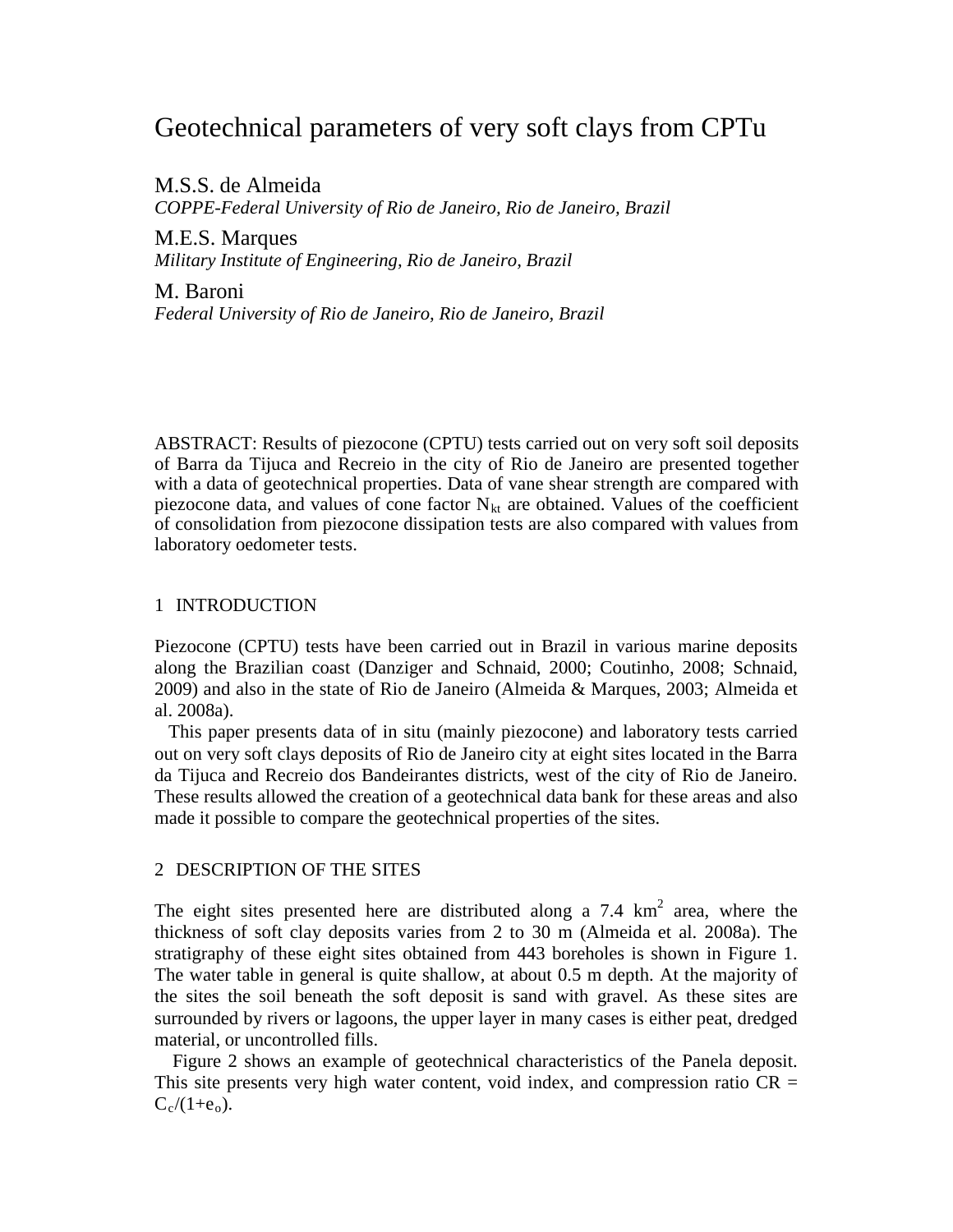

Figure 1. Stratigraphy of the sites.



Figure 2. Geotechnical characteristics of the Panela deposit.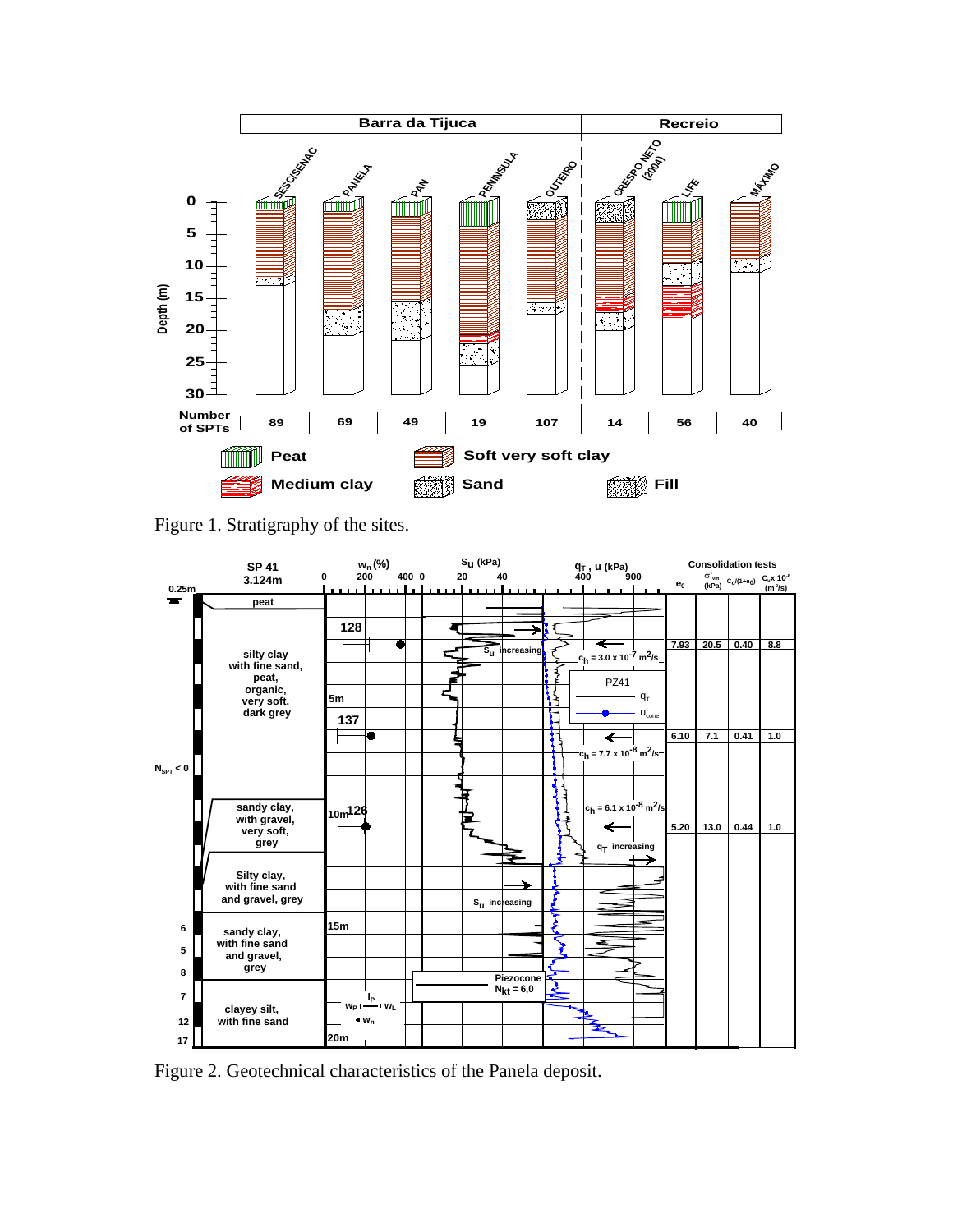Some geotechnical properties and characteristics of the eight soft clay deposits are presented in Table 1. The high values of the compression ratio CR observed for SESC/SENAC, for example, led to an extensive study of secondary compression at that site (Garcia, 1996), which showed that important secondary settlements could occur at the sites. The results presented in Table 1 show that geotechnical parameters have a wide range despite the relative proximity of some deposits.

| Deposit                                                   | SESC/SENAC <sup>1</sup> | Panela        | PAN <sup>2</sup> | Península II                                 | Outeiro        |
|-----------------------------------------------------------|-------------------------|---------------|------------------|----------------------------------------------|----------------|
| $W_0(% )$                                                 | $72 - 500$              | 126-488       | 116-600          | $61 - 294$                                   | $75 - 119$     |
| $W_L$ (%)                                                 | 70 - 450                | $121 - 312$   | $100 - 370$      | $52 - 93$                                    | 118-133        |
| $I_{P}$ (%)                                               | $47 - 250$              | $80 - 192$    | $120 - 250$      | $100 - 300$                                  | $97 - 105$     |
| % clay                                                    | $28 - 80$               | $26 - 54$     | 32               | $23 - 71$                                    | $32 - 65$      |
| $\gamma_{nat}$ (kN/m <sup>3</sup> )                       | 12.5                    | $9.8 - 13.4$  | $11.6 - 12.5$    | $10 - 12.7$                                  | $13.5 - 15.7$  |
| $CR = C_c/(1 + e_0)$                                      | $0.29 - 0.52$           | $0.40 - 0.84$ | $0.36 - 0.50$    | $0.35 - 0.79$                                | $0.25 - 0.68$  |
| $c_v$ (10 <sup>-8</sup> m <sup>2</sup> /s) <sup>(3)</sup> | $0.17 - 80$             | $0.6 - 8.8$   | $0.4 - 1.2$      | $0.9 - 15$                                   | $2.1 - 49$     |
| $e_0$                                                     | $2.0 - 11.1$            | $3.3 - 8.2$   | $4.8 - 7.6$      | $4.03 - 12.37$                               | $1.8 - 3.01$   |
| $S_u$ (kPa)                                               | $2.0 - 11.2$            | $3.0 - 38$    | $5.0 - 23$       | $4.0 - 29$                                   | $7 - 41^{(4)}$ |
| $N_{kt}$                                                  | $7.5 - 14.5$            | $4.0 - 16$    | $4.0 - 9$        | $6.5 - 15$                                   |                |
| Deposit                                                   | <b>Crespo Neto</b>      | Life          | Máximo           |                                              |                |
| $W_0(\%)$                                                 | $72 - 496$              | 114-895       | $72 - 1200$      |                                              |                |
| $W_{L}(% )$                                               | 89-172                  | 86-636        | 88-218           | (1) - Almeida et al. (2002)                  |                |
| $I_{P}$ (%)                                               | $42 - 160$              | 59 - 405      | $47 - 133$       | and Crespo Neto (2004).                      |                |
| % clay                                                    | 14 - 49                 | $15 - 60$     | $19 - 60$        | $(2)$ - Macedo $(2006)$ and                  |                |
| $\gamma_{nat}$ (kN/m <sup>3</sup> )                       | $11 - 12.4$             | $9.2 - 14.0$  | $10.9 - 14.2$    | Sandroni & Deotti (2008).                    |                |
| $CR = C_c/(1 + e_0)$                                      | $0.27 - 0.46$           | $0.22 - 0.49$ | $0.27 - 0.38$    | $(3)$ - $c_v$ values from oedometer          |                |
| $c_v$ (10 <sup>-8</sup> m <sup>2</sup> /s) <sup>(3)</sup> | $0.07 - 0.6$            | $0.3 - 3.3$   | $1.3 - 6.3$      | and piezocone tests.                         |                |
| $e_0$                                                     | $3.8 - 15.0$            | $3.0 - 15.1$  | $2.0 - 11.6$     | $(4)$ - S <sub>u</sub> values from piezocone |                |
| $S_u(kPa)$                                                | $3.0 - 19$              | $4.0 - 18$    | $2.0 - 19$       | tests ( $N_{kt} = 13$ ).                     |                |
| $N_{kt}$                                                  | $5.0 - 13$              | $4.0 - 16$    | $5.0 - 14.5$     |                                              |                |

Table 1. Geotechnical parameters and characteristics of Barra da Tijuca and Recreio soft clay deposits.

### 3 UNDRAINED STRENGHT

In Brazilian geotechnical practice, piezocone data are used in combination with vane data to obtain the undrained strength  $S_u$  profiles. The cone factor  $N_{kt}$  is obtained using corrected tip resistance  $(q_t)$  of the piezocone tests and  $S_u$  values of vane tests at each depth of vane results, as follows:

$$
N_{kt} = \frac{(q_t - \sigma_{vo})}{S_{u(vane)}}\tag{1}
$$

where  $\sigma_{\rm vo}$  is the total vertical stress.

In order to obtain  $S_u$  profiles, for all depths of the piezocone tests, an average cone factor  $N_{kt}$  is then used. Values of  $N_{kt}$  of the eight deposits are presented in Figure 3(a), which shows a wide range of  $N_{kt}$  values of these sites, which are not too far from each other. Values of  $N_{kt}$  obtained for other coastal Brazilian clay deposits are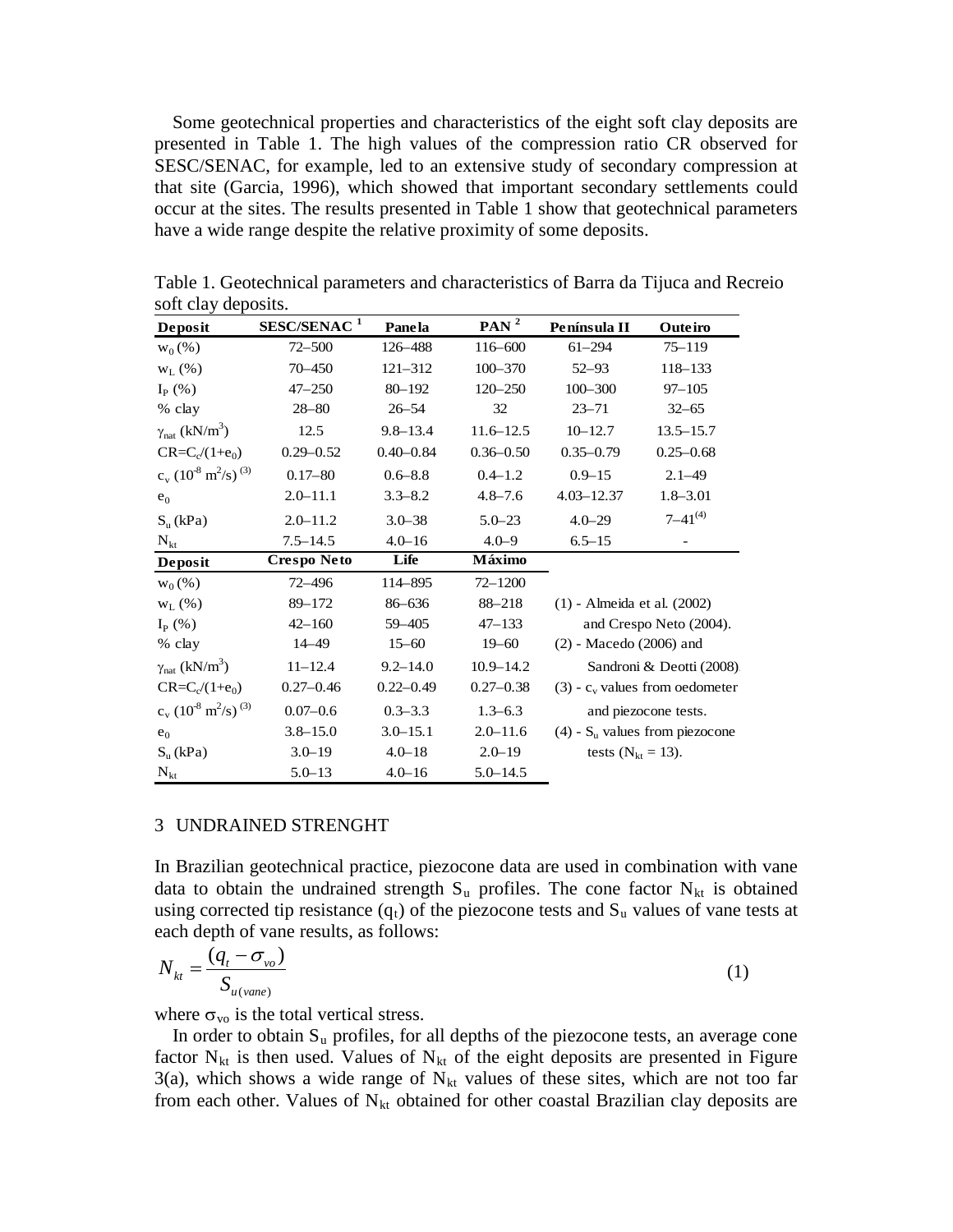shown in Figure 3(b) for comparison. It seems that even compared with Brazilian coastal clays, the range of  $N<sub>kt</sub>$  values at these eight sites are wider and this may be due to the large soil variability in the region.



Figure 3. Values of the cone factor  $N_{kt}$  obtained at all sites.

Profiles of  $N_{kt}$  of two sites shown in Figure 4 indicate the large variation in  $N_{kt}$ with depth. Therefore, difficulties are encountered in obtaining an average value of  $N<sub>kt</sub>$  even for a single site.

The experience of 20 years of piezocone tests carried out in Brazilian coastal clays (Danziger & Schnaid, 2000), as well as the wide range of values shown in Figures 3 and 4, indicates that  $N_{kt}$  values should be obtained for each deposit. This could be attributed to a number of factors such as soil variability and strength anisotropy. Some studies indicate that the cone factor  $N_{kt}$  is also dependent on the equipment used at each site (e.g., Ladd & De Groot, 2003). Two types of piezocone equipment were used in the studies reported here: a COPPE piezocone and a commercial piezocone.

Figure 5 presents uncorrected  $S_u$  from piezocone and vane tests data of the Península II deposit. Tests data show slightly higher  $S<sub>u</sub>$  values at the top of compressible peat layers and then an increase with depth. This trend has been found in most deposits studied in the region (Borba, 2007; Crespo Neto, 2004; Almeida et al. 2008a; Nascimento, 2009). However, the higher  $S<sub>u</sub>$  values of the top peat layers are due to the presence of fibres and organic matter that are not yet decomposed.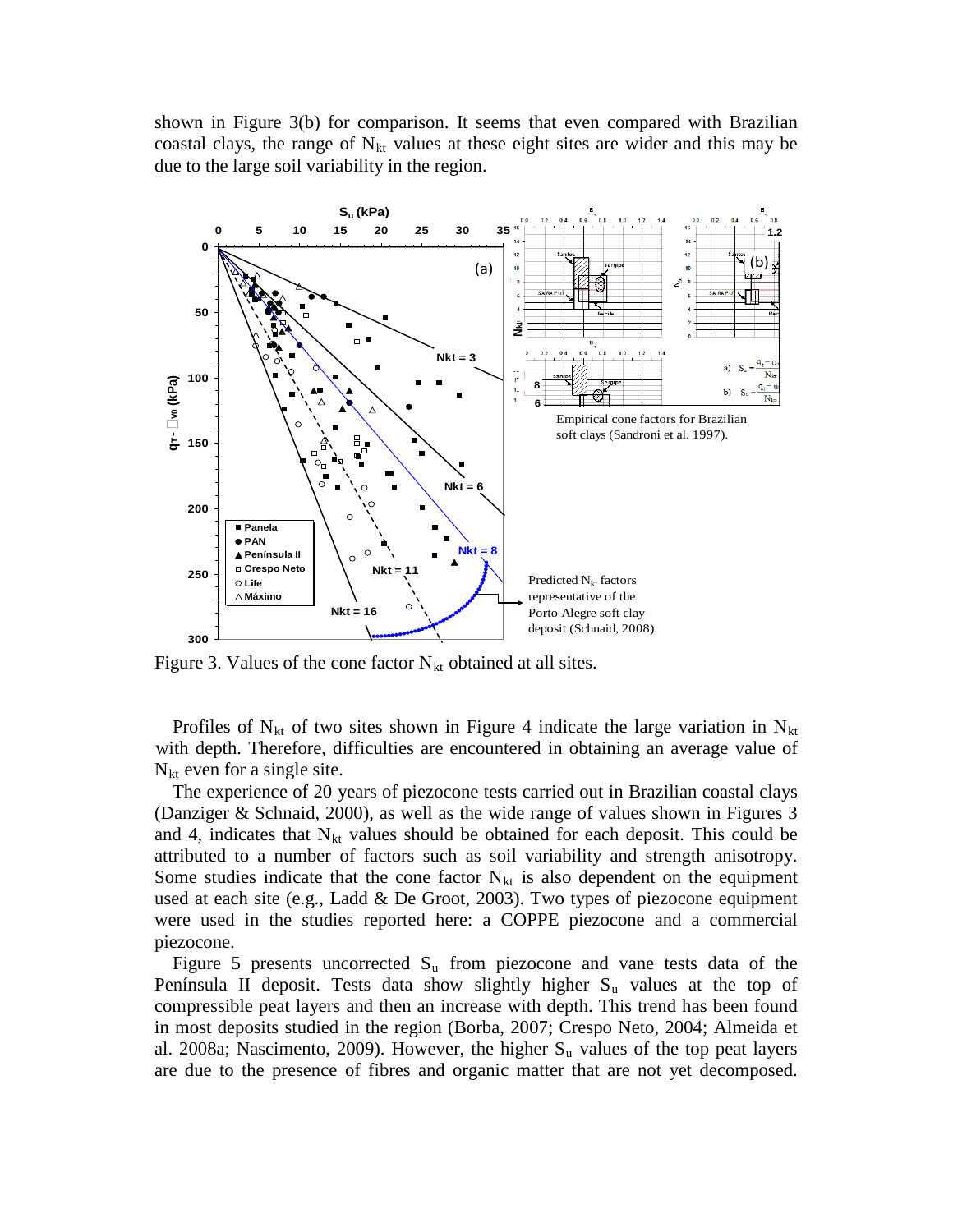

Field evidences indicate that this strength is not mobilized in situ, and thus a strength profile increasing with depth without a crust is usually considered in design.

Figure 4.  $N_{kT}$  profiles obtained at two sites.

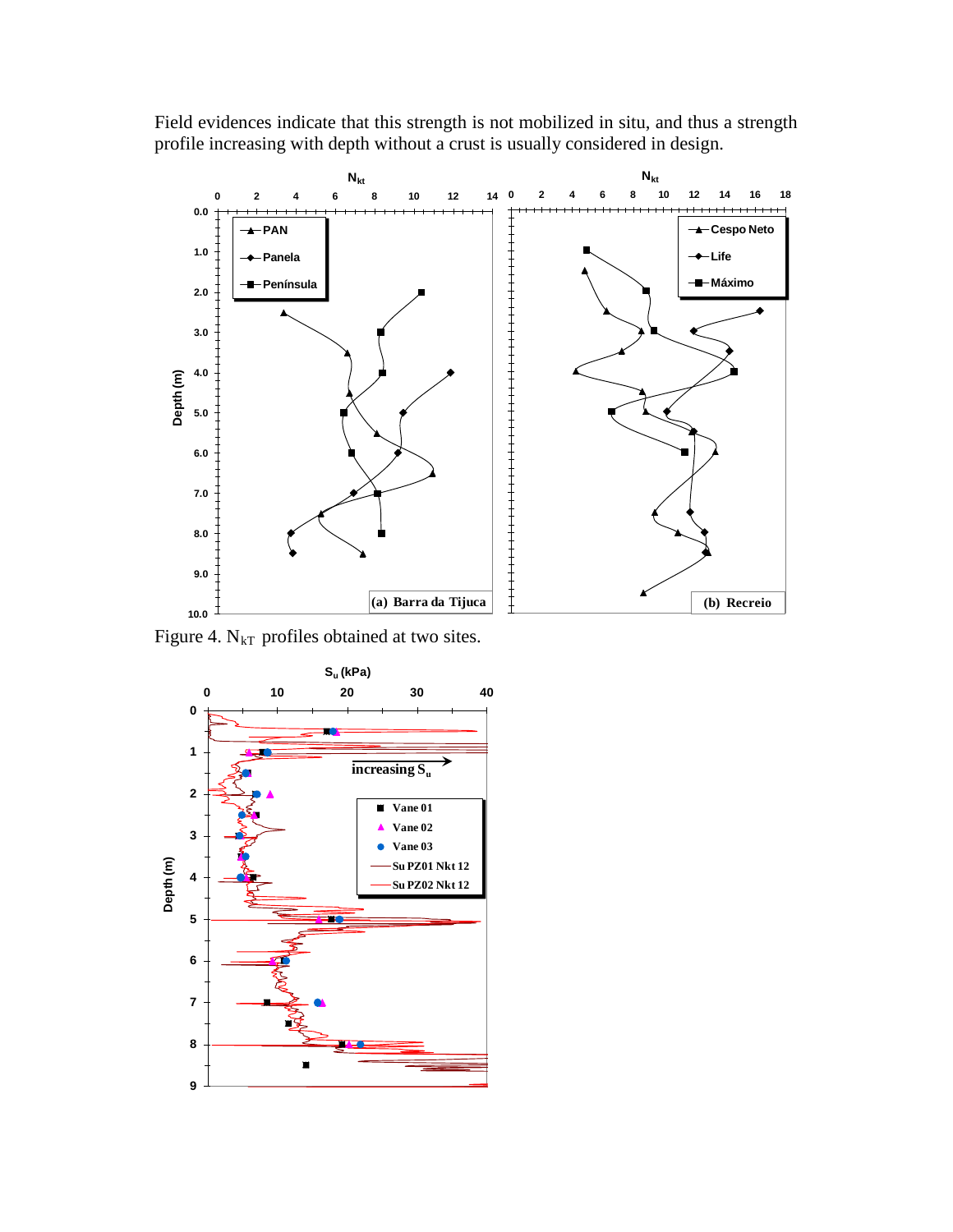Figure 5. Vane and CPTu uncorrected undrained strength  $S_u$  profiles: Península II site.

As these clays present very high plasticity indexes, the Bjerrum correction that is usually adopted, also based on back analysis of failures, is around  $\mu = 0.60$  (Almeida et al. 2008b). Thus, S <sup>u</sup> design strengths are extremely low, making it impossible to build single stage embankments over these deposits. The construction techniques adopted in the region include, for instance, stage construction with berms, reinforcements, surcharge, and drains, all used concomitantly at the same site, but piled embankments have also been used at some sites (Almeida et al. 2008a,c).

#### 4 COEFFICIENT OF CONSOLIDATION

The coefficient of consolidation obtained by laboratory oedometer tests and in situ piezocone dissipation tests were compared. Laboratory samples were collected with stationary piston Shelby tube following the recommendations of the Brazilian code NBR-9820/1994 as well as complementary specifications adopted at COPPE/UFRJ (Aguiar, 2008). The laboratary  $c_v$  values were obtained by Taylor's square root method.

The specimen preparation procedures proposed by Ladd and De Groot (2003) were adopted in order to reduce the remoulding effect during the extraction of the soil from the Shelby tube. However, due to the nature of these very soft clays, most were not good quality samples according to the criterion proposed by Lunne et al. (1997).

Coefficient of consolidation values were calculated from piezocone dissipation tests using Houlsby and Teh's method (1988) and the standard procedures proposed in the literature (Lunne et al. 1997; Schnaid, 2009). The coefficients of consolidation choc values at the overconsolidated range were calculated for 50% pore-pressure dissipation at the cone shoulder, and the t<sub>50</sub> values were obtained from  $\Delta u$  - (log)t curves using the time factor  $T^*_{50} = 0.245$ . The clay stiffness index  $I_r = G/S_u$  adopted was equal to 50. In the majority of the deposits in the region the  $I_r$  range is between 50 and 100. For correction from the overconsolidated to the normally consolidated range, a ratio between RR (recompression ratio) and CR (compression ratio) equal to 0.10 was adopted. Values of the coefficient of consolidation  $c_v$  from piezocone tests presented in Table 1 were obtained using the ratio  $k_v/k_h = 1.5$ . The variation in the coefficient of consolidation with depth obtained for the eight sites is shown in Table 1.

The variation in  $c<sub>h</sub>$  values with depth from oedometer and piezometer results from the Outeiro deposit are shown in Figure 6. This wide range of  $c<sub>h</sub>$  values was observed in the majority of the sites, and thus the monitoring of field behavior is very important in order to obtain more reliable data. The  $c<sub>h</sub>$  obtained from data from the monitoring of an embankment constructed over vertical drains on SESC/SENAC deposit, of about  $6 \times 10^{-8}$  m<sup>2</sup>/s (Almeida et al. 2005), was inside the range of tests results. For the Recreio deposit,  $c_h$  results from field monitoring, for example, were about  $2.5 \times 10^{-8}$  m<sup>2</sup>/s (Almeida et al. 2008a).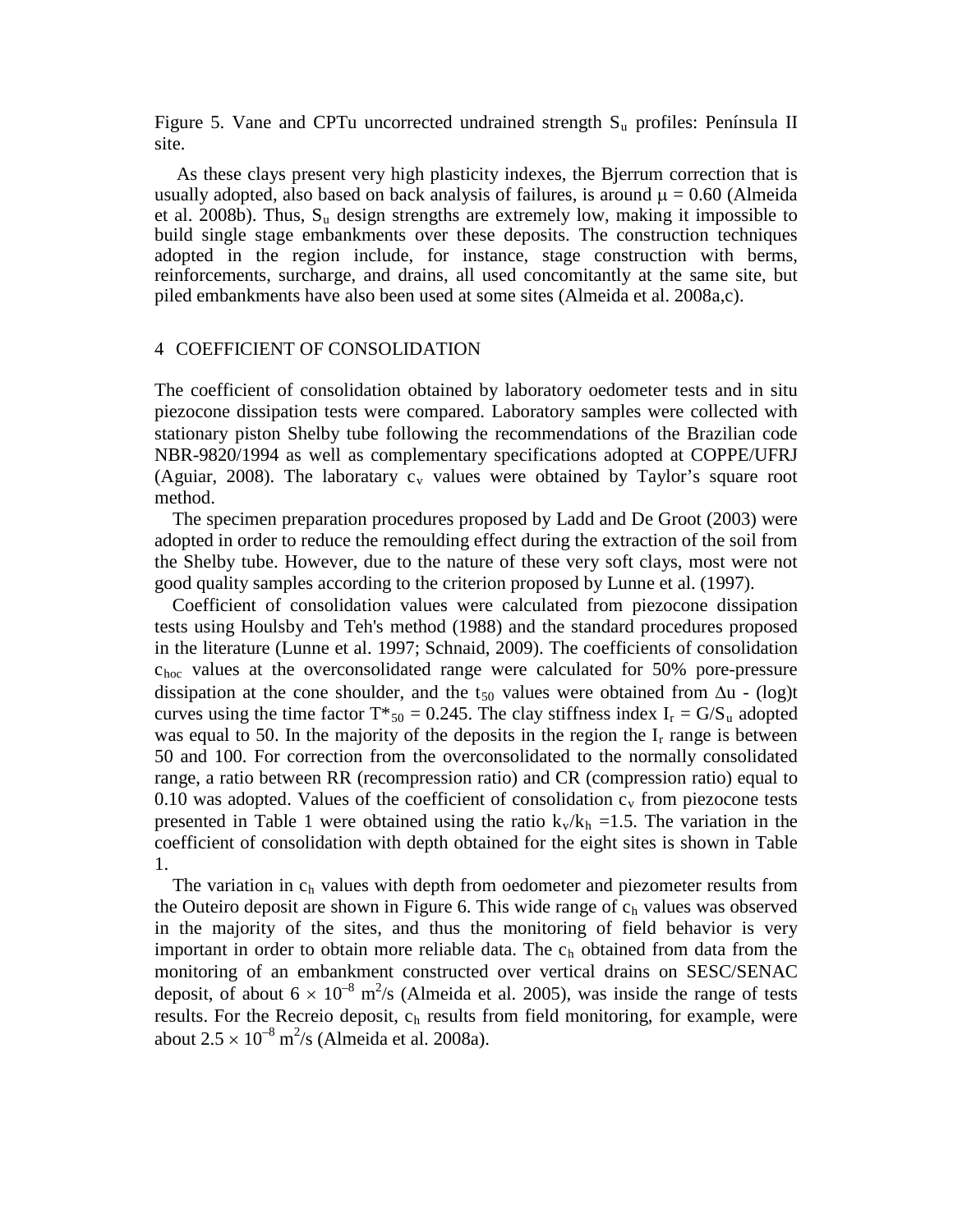### 5 CONCLUSIONS

The results from laboratory and field tests carried out of Rio de Janeiro clays in Barra da Tijuca and Recreio are part of extensive studies carried out on soft clay deposits in these neighborhoods, which are being used as reference for geotechcnical designs in these areas. However, it seems that due to the high variability of parameters, it is not possible to obtain characteristic properties of these deposits, even though they are very close.

The SPT boreholes profiles and stratigraphy are similar, but parameters as simple as Atterberg limits are quite different, as are compression parameters and strength parameters. Thus, for construction over these deposits in this area, high quality tests must be carried out.



Figure 6. Coefficients  $c<sub>h</sub>$  values of the Outeiro site from oedometer and piezocone results.

The scatter of coefficient of consolidation data is also very high, and it seems wise to be conservative when choosing design  $c_v$  values.

The very low strength of the upper layers of these deposits and the occurrence of layers of peat lead to difficulties in the building of the first stages of embankments. The variability of  $N_{kt}$  values, even for single sites, is also a problem when evaluating  $S_u$  values.

## **REFERENCES**

Aguiar, V.N. 2008. *Consolidation characteristics of Canal do Porto de Santos Chanel clay at Barnabé Island region*. MSc. Dissertation (in Portuguese), COPPE/UFRJ: Rio de Janeiro, Brazil.